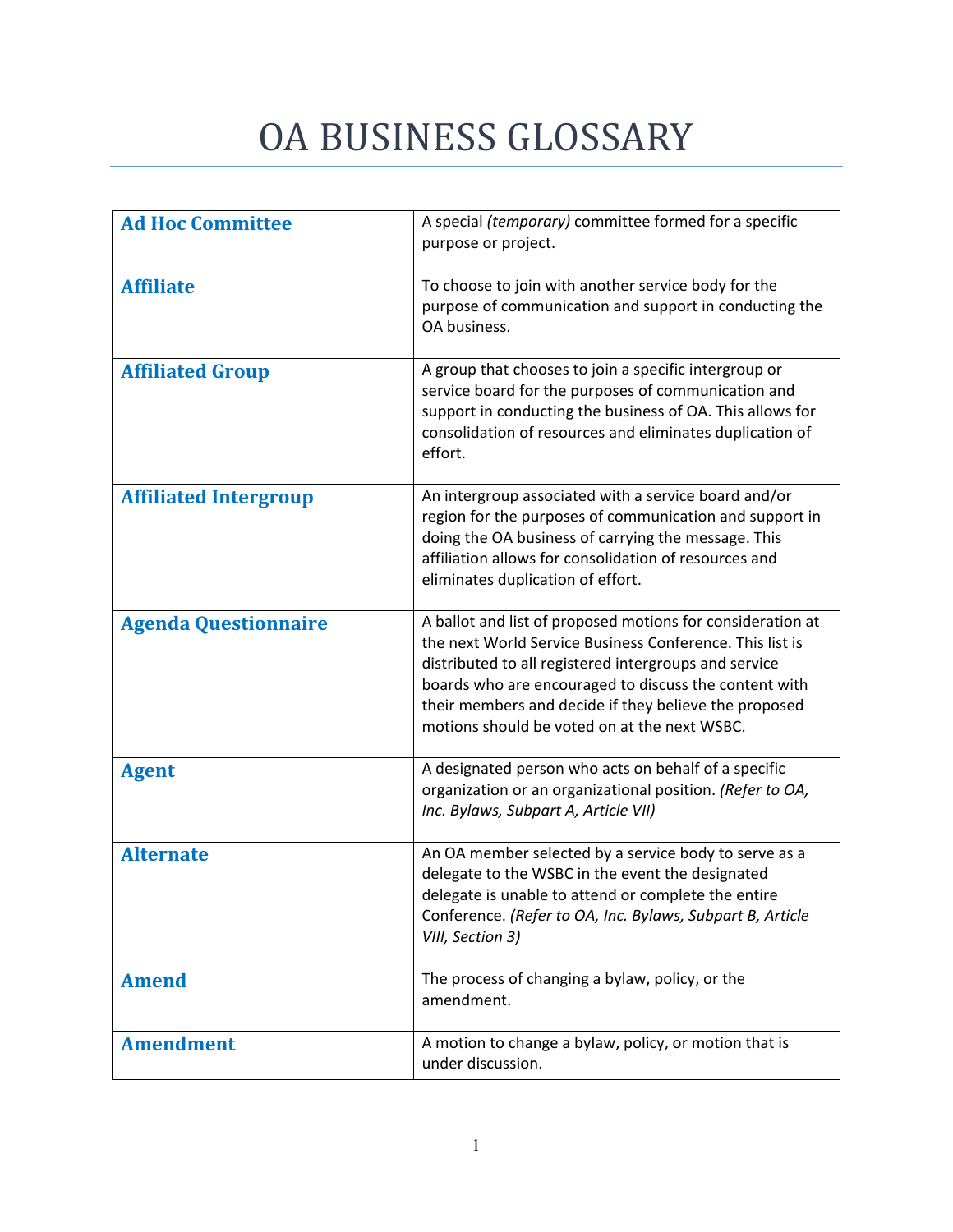| <b>Anonymity</b>                                         | A tradition in OA where members are not identified via<br>public media or by a third party. Overeaters Anonymous<br>members are anonymous; the organization is not.                                                                                                                                                                                                                       |
|----------------------------------------------------------|-------------------------------------------------------------------------------------------------------------------------------------------------------------------------------------------------------------------------------------------------------------------------------------------------------------------------------------------------------------------------------------------|
| <b>Automatic Recurring</b><br><b>Contributions (ARC)</b> | An easy and safe way to make a monthly or quarterly<br>Seventh Tradition contribution directly to the World<br>Service Office.                                                                                                                                                                                                                                                            |
| <b>Articles of Incorporation</b>                         | A charter to establish the existence of a corporation, and<br>in New Mexico (OA, Inc. headquarters) filed with the<br>Secretary of State. The legislation guiding articles of<br>incorporation are found in New Mexico Statutes, Chapter<br>53, Article 2, Section 12.                                                                                                                    |
| <b>A Step Ahead</b>                                      | World Service Office quarterly e-newsletter for OA groups<br>and service bodies. Posted online in January, April, July,<br>and October.                                                                                                                                                                                                                                                   |
| <b>Board-approved Literature</b>                         | Literature that has been approved by the Board of<br>Trustees, including but not limited to meeting formats,<br>literature that originated from a board or Conference<br>committee and is not intended for the Fellowship as a<br>whole (such as the Twelfth-Step-Within Handbook), and<br>literature that has been compiled from already-existing<br>OA-approved literature or Lifeline. |
| <b>Board Committee</b>                                   | A permanent or special (ad hoc) committee formed by the<br>Board of Trustees.                                                                                                                                                                                                                                                                                                             |
| <b>Board Meeting</b>                                     | Formal meeting of a board of directors held to consider<br>policy issues and major problems. At the world service<br>level, this is the regular meeting of the Board of Trustees.<br>The BOT meets four times per year.                                                                                                                                                                   |
| <b>Board of Trustees (BOT)</b>                           | The OA, Inc. board is composed of eleven regional and six<br>general service trustees. All positions are elected by the<br>WSBC. (Refer to OA, Inc. Bylaws, Subpart B, Article VII,<br>Section 2)                                                                                                                                                                                         |
| <b>Board Reference Manual</b><br>(BRM)                   | A document that provides the BOT with processes and<br>procedures for their specific tasks and responsibilities.                                                                                                                                                                                                                                                                          |
| <b>Business Conference Policy</b><br><b>Manual</b>       | A list of ongoing policies adopted at previous Conferences.<br>The manual is posted on oa.org.                                                                                                                                                                                                                                                                                            |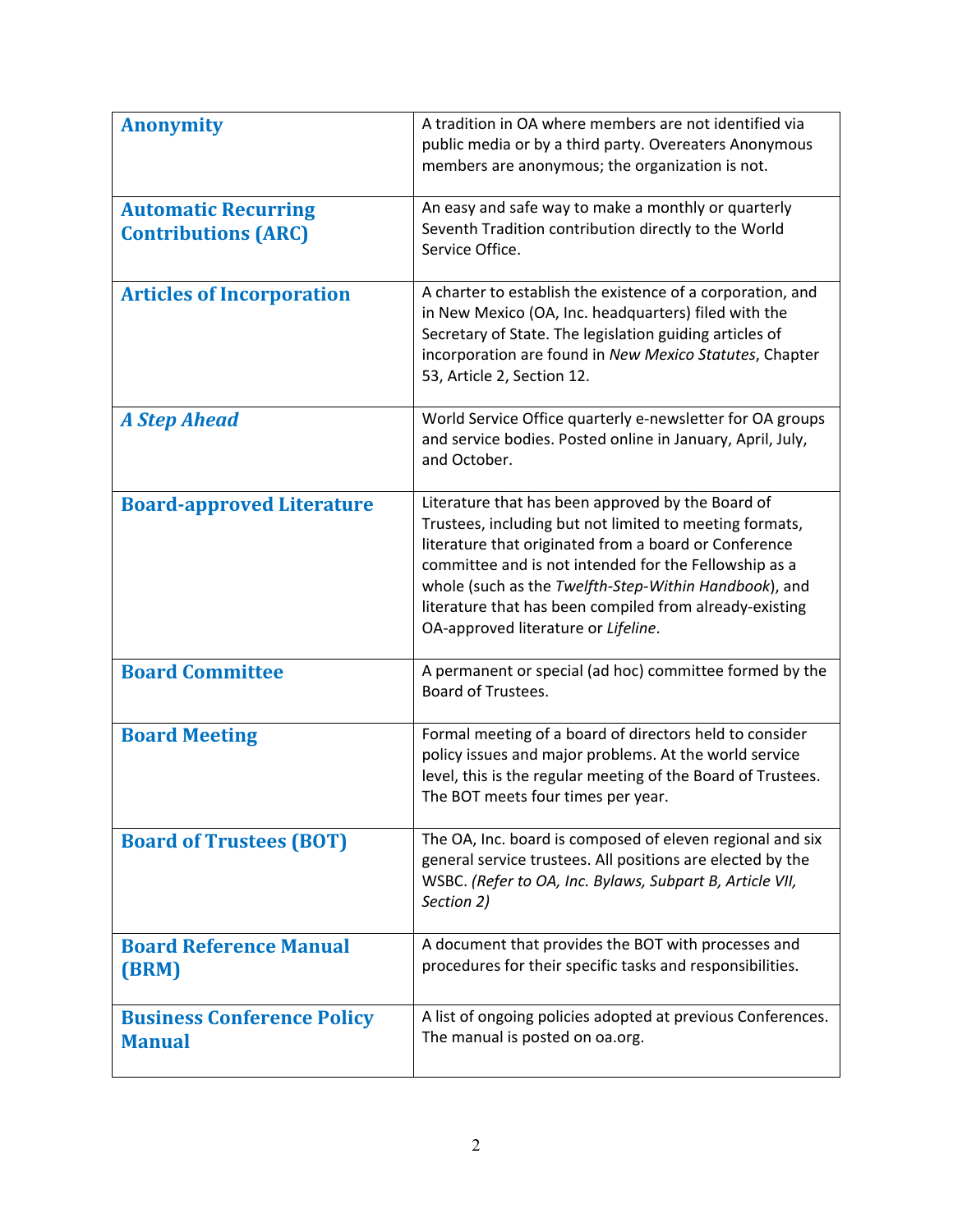| <b>Bylaw Amendment Proposals</b>                | Proposed changes to Subpart B of the OA, Inc. Bylaws<br>submitted to the annual Conference. These changes affect<br>the members of OA with respect to the Corporation.                                                                                                                                                                                                                                                                                                                           |
|-------------------------------------------------|--------------------------------------------------------------------------------------------------------------------------------------------------------------------------------------------------------------------------------------------------------------------------------------------------------------------------------------------------------------------------------------------------------------------------------------------------------------------------------------------------|
| <b>Calendar-Year Budget</b>                     | The OA, Inc. budget approved by the BOT for the current<br>calendar year (January 1-December 31).                                                                                                                                                                                                                                                                                                                                                                                                |
| <b>Center Microphone Monitor</b>                | A volunteer (chosen by the chair of the board) with whom<br>delegates confer prior to being recognized by the chair.<br>This person is knowledgeable in the policies and<br>procedures of OA as well as with Robert's Rules of Order.                                                                                                                                                                                                                                                            |
| <b>Chair of the Board</b>                       | The highest officer of a group who is elected or appointed<br>by the group. At the world service level, this is a trustee<br>elected by the BOT who presides at board meetings. The<br>chair of the board may be called upon to make procedural<br>decisions, set the agenda for board meetings, and ensure<br>that meetings are run efficiently. The duties of the chair<br>are described in OA, Inc. Bylaws, Subpart A, Article VI,<br>Section 3, and described in the Board Reference Manual. |
| <b>Conference</b>                               | The word often used as a substitute for WSBC in this<br>document.                                                                                                                                                                                                                                                                                                                                                                                                                                |
| <b>Conference-approved</b><br><b>Literature</b> | Literature that has been approved by Conference and<br>granted the Conference Seal of Approval. (Refer to WSBC<br>Policy 1985)                                                                                                                                                                                                                                                                                                                                                                   |
| <b>Conference Committee</b>                     | A standing (permanent) or special (temporary/ad hoc)<br>committee of the Conference at the world service level.<br>Committee membership is limited to a delegate cochair, a<br>trustee cochair, and up to thirty members at WSBC.<br>Additionally, a combination of up to six former trustees,<br>current trustees, and nondelegate members may be<br>appointed to participate in the work of the committee<br>during the year. (Refer to WSBC Policy 1991a (2))                                 |
| <b>Conference Evaluation Form</b>               | The electronic form emailed to delegates within one week<br>after Conference asking for comments on Conference and<br>suggestions for future Conferences.                                                                                                                                                                                                                                                                                                                                        |
| <b>Conference Secretary</b>                     | A paid staff member responsible for recording the<br>Conference minutes. This person is also administrator to<br>the Board of Trustees.                                                                                                                                                                                                                                                                                                                                                          |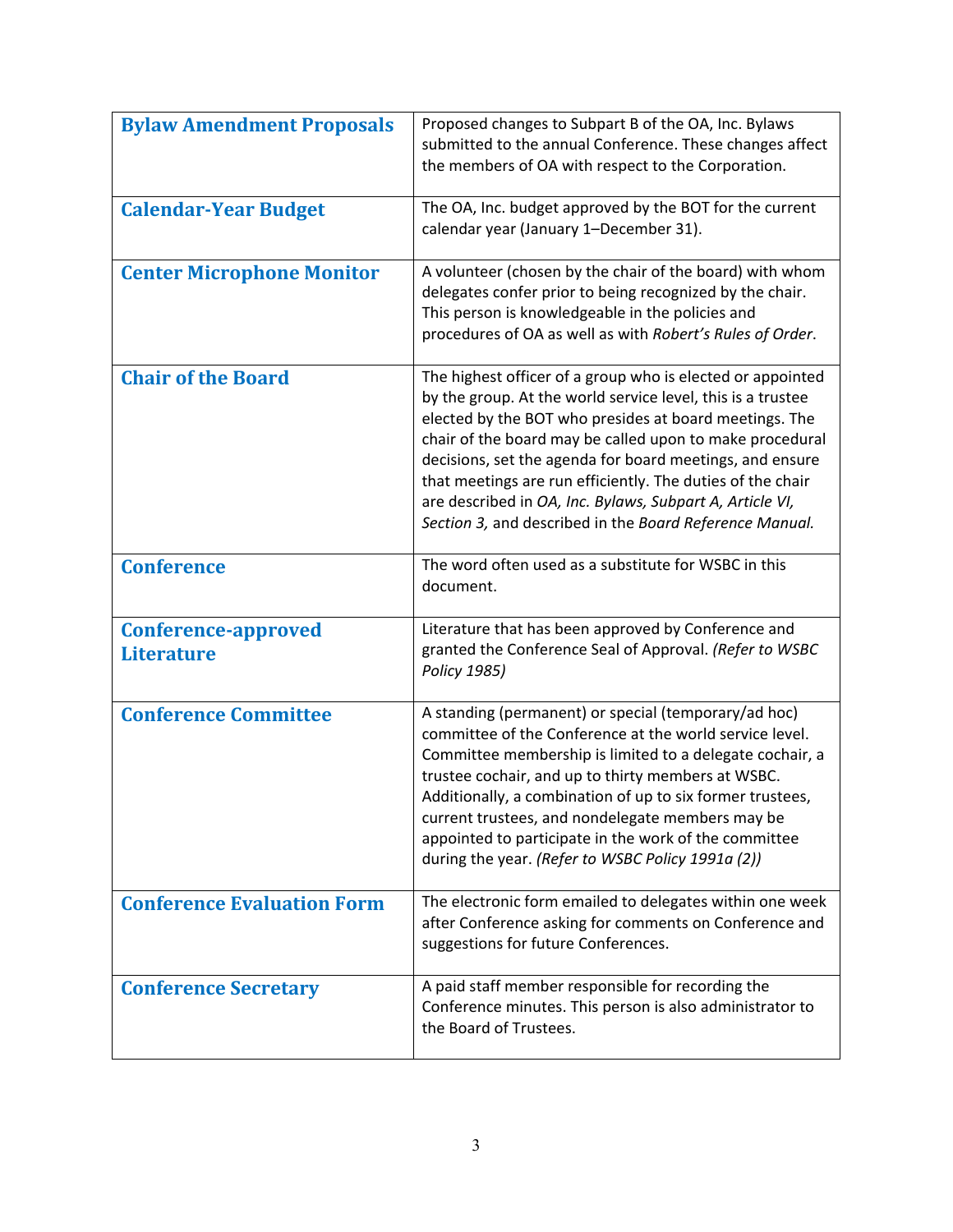| <b>Conference Standing Rules</b>                    | The rules for running the Conference business meetings.<br>These Rules are adopted at the opening business meeting<br>by a two-thirds vote.                                                                                                                                                                                                                                                                   |
|-----------------------------------------------------|---------------------------------------------------------------------------------------------------------------------------------------------------------------------------------------------------------------------------------------------------------------------------------------------------------------------------------------------------------------------------------------------------------------|
| <b>Conference Support</b><br><b>Committee (CSC)</b> | A committee of experienced OA members who volunteer<br>to assist delegates with onsite logistics at Conference.                                                                                                                                                                                                                                                                                               |
| Con                                                 | Debate against the motion on the floor.                                                                                                                                                                                                                                                                                                                                                                       |
| <b>Corporate Seal</b>                               | A heavy-duty stamp engraved with the company's official<br>seal. The seal is used to authenticate all important<br>corporate documents.                                                                                                                                                                                                                                                                       |
| <b>Courier</b>                                      | The archived professional community e-newsletter about<br>OA posted on oa.org. Members are welcome to reproduce<br>and distribute to health care professionals.                                                                                                                                                                                                                                               |
| <b>Credentials</b>                                  | The naming convention (first name, last initial, service<br>body name) acting as evidence of voting authority.                                                                                                                                                                                                                                                                                                |
| <b>Credentials Report</b>                           | A report given at the beginning of each business meeting<br>prior to voting stating the number of members eligible to<br>vote.                                                                                                                                                                                                                                                                                |
| <b>Delegate</b>                                     | The individual who is elected at the service body level to<br>represent that service body at the annual WSBC and bring<br>back to the local areas the results of the WSBC meeting.<br>Trustees and region chairs also serve as Conference<br>delegates. (Refer to OA, Inc. Bylaws, Subpart B, Article VIII,<br>Section 3)                                                                                     |
| <b>Direct Material</b><br><b>Financial Interest</b> | A potential conflict of interest for a trustee. A trustee who<br>has a financial or personal interest in a transaction that OA<br>is involved in, or about to be involved in, must declare his<br>or her interest before such a transaction is discussed and<br>decided upon by OA.                                                                                                                           |
| <b>Duly Registered</b>                              | A company or corporation registered with a state that<br>confirms who are the owners or board members of record.                                                                                                                                                                                                                                                                                              |
| <b>Emergency New Business</b>                       | New Business Motions that arise after the motion<br>submission date has passed, but are considered to be<br>urgent and important, and on which not taking immediate<br>action would be detrimental to the welfare of OA. At the<br>World Service level, the Reference Subcommittee<br>determines if such policy motions require immediate<br>attention. Bylaw Amendments cannot be handled in this<br>manner. |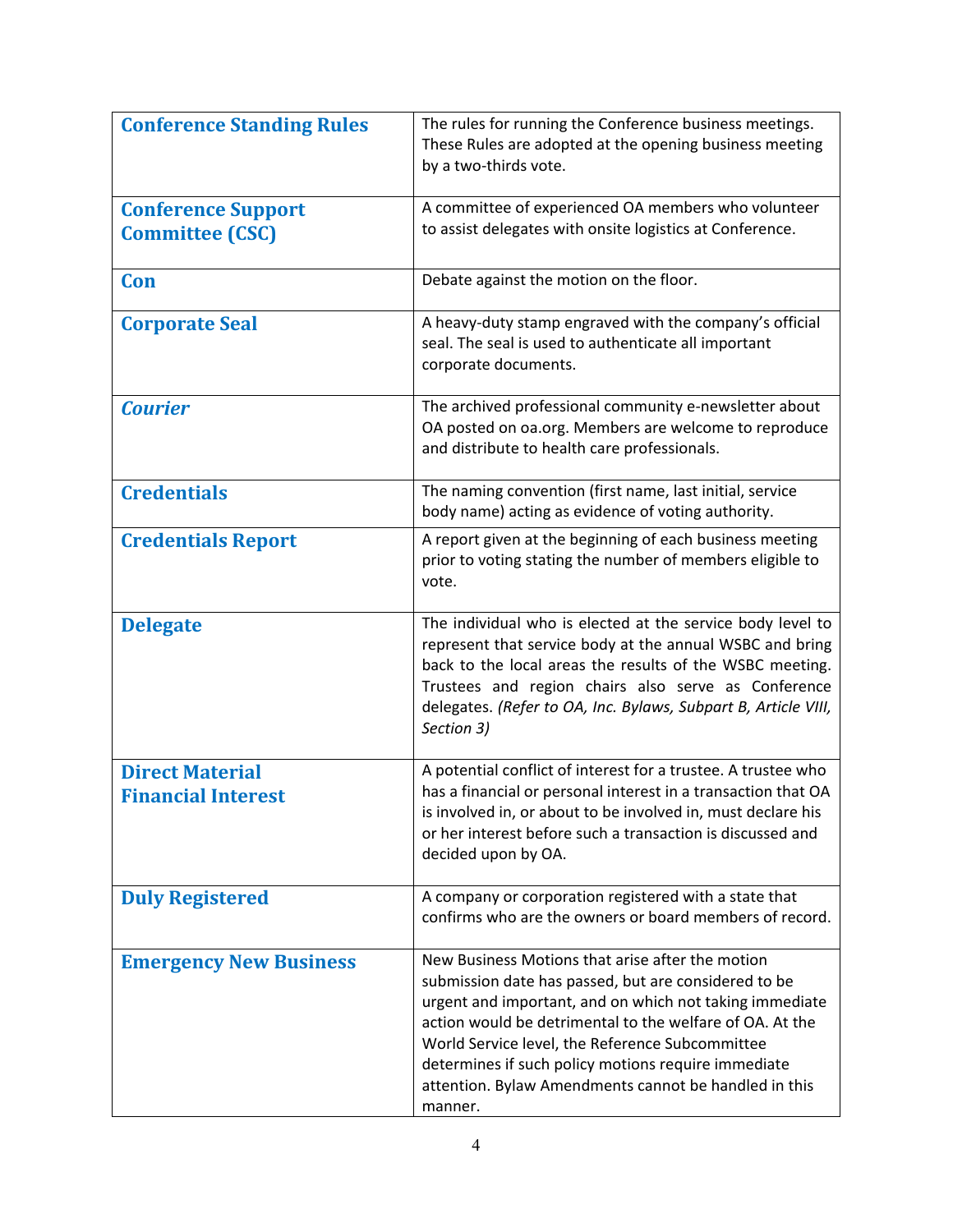| <b>Executive Committee (EC)</b>      | A subset of the Board of Trustees with the duty of<br>overseeing the World Service Office. The Executive<br>Committee is made up of the six general service trustees.<br>If either the chair or the treasurer of the BOT is a regional<br>trustee, they also serve on the Executive Committee. The<br>Executive Committee meets in person or by conference<br>call each month.                 |
|--------------------------------------|------------------------------------------------------------------------------------------------------------------------------------------------------------------------------------------------------------------------------------------------------------------------------------------------------------------------------------------------------------------------------------------------|
| <b>Ex-Officio</b>                    | A member holding a position or membership due to the<br>power or influence of one's office, and not by election or<br>appointment. A chair, for example, can be an ex-officio<br>member of all board-appointed committees. Such<br>positions and their attached voting and other privileges<br>are detailed in the bylaws of the organization.                                                 |
| <b>Final Conference Report</b>       | The report of the actions taken at the annual World<br>Service Business Conference. This report contains the<br>minutes of the business meetings; summaries of the<br>workshops and presentations/discussions; reports of the<br>Conference committees; and revised bylaws and the<br>Business Conference Policy Manual. The report is provided<br>as an e-document on oa.org.                 |
| <b>Financial Statement</b>           | A report that provides insight into the financial health of<br>the organization. Financial statements also provide a<br>means for making informed decisions about the current<br>and future direction of the organization. OA, Inc.'s<br>financial statements are audited annually by an<br>independent CPA firm. The annual statement is available<br>in the Delegate Binder or upon request. |
| <b>First Vice Chair</b>              | A member of a committee, board, or group designated as<br>immediately subordinate to a chair and serving as such in<br>the latter's absence; a person who acts for and assists a<br>chair.                                                                                                                                                                                                     |
| <b>Fiscal Year</b>                   | A period that an organization uses for accounting<br>purposes and preparing financial statements. The financial<br>(fiscal) year for Overeaters Anonymous, Inc. is January 1-<br>December 31.                                                                                                                                                                                                  |
| <b>Founder</b>                       | Rozanne S., the founder of Overeaters Anonymous.<br>Rozanne passed away in 2014.                                                                                                                                                                                                                                                                                                               |
| <b>General Service Trustee (GST)</b> | The six trustees on the Executive Committee who have<br>general authority with respect to the routine conduct of<br>the business affairs of the Corporation. They are elected at                                                                                                                                                                                                               |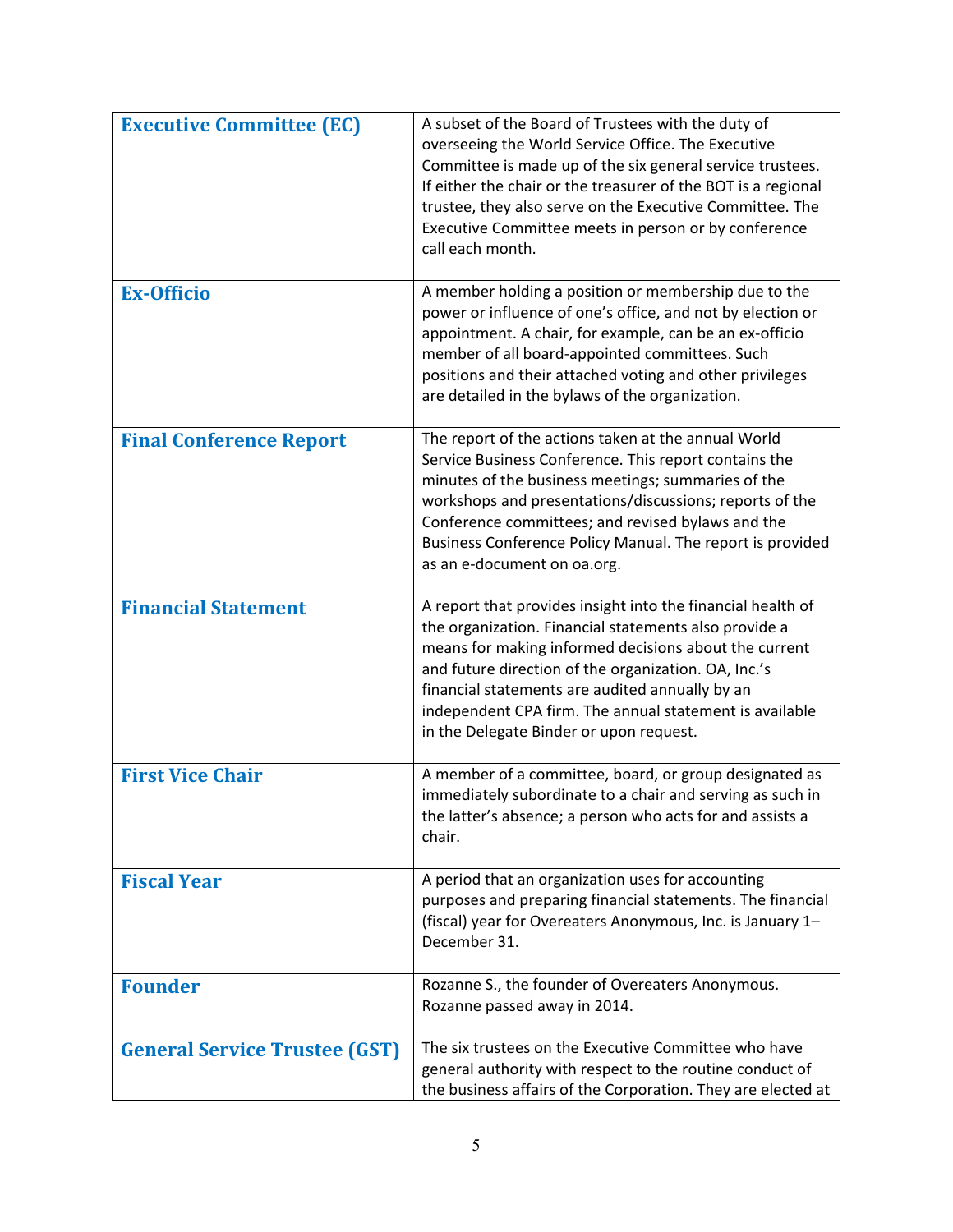|                                                                           | WSBC by the Fellowship-at-large. (Refer to OA, Inc. Bylaws,<br>Subpart B, Article VII)                                                                                                                                                                                                                                                                                                                                                                                                                                                                                                                                                                                                                                                        |
|---------------------------------------------------------------------------|-----------------------------------------------------------------------------------------------------------------------------------------------------------------------------------------------------------------------------------------------------------------------------------------------------------------------------------------------------------------------------------------------------------------------------------------------------------------------------------------------------------------------------------------------------------------------------------------------------------------------------------------------------------------------------------------------------------------------------------------------|
| <b>Green Dot</b>                                                          | A term used for first-time delegates to the World Service<br><b>Business Conference.</b>                                                                                                                                                                                                                                                                                                                                                                                                                                                                                                                                                                                                                                                      |
| Group                                                                     | Two or more people who have the desire to stop eating<br>compulsively, meeting to practice the Twelve Steps and<br>Twelve Traditions of Overeaters Anonymous, guided by<br>the Twelve Concepts of OA Service.                                                                                                                                                                                                                                                                                                                                                                                                                                                                                                                                 |
| <b>Group Conscience</b>                                                   | The collective conscience of the group membership.<br>Although OA arrives at a group conscience through the<br>voting process, it is spiritually more than a simple majority<br>vote: rather, the term "group conscience" is the collective<br>will of a specific OA group (perhaps taken by simple<br>majority vote). The term "group conscience" comes from<br>the Second Tradition: "For our group purpose there is but<br>one ultimate authority-a loving God as He may express<br>Himself in our group conscience. Our leaders are but<br>trusted servants; they do not govern." Each individual<br>member of OA, each group, and each intergroup/service<br>board become a part of the collective group conscience of<br>OA as a whole. |
| <b>Group Conscience of</b><br><b>Overeaters Anonymous</b><br>"as a whole" | For the purpose of voting at the World Service Business<br>Conference, which according to Concept Two is the "voice,<br>authority and effective conscience of OA as a whole," OA<br>has adopted rules that define what constitutes a group<br>conscience vote. Substantial unanimity is reached either<br>by majority vote, or two-thirds vote depending upon the<br>nature of the motion being considered.                                                                                                                                                                                                                                                                                                                                   |
| <b>Indemnify/Indemnification</b>                                          | To secure against loss, hurt, or damage thus preventing<br>any agent working on behalf of OA from being legally<br>responsible for any actions taken on behalf of the<br>organization.                                                                                                                                                                                                                                                                                                                                                                                                                                                                                                                                                        |
| Intergroup (IG)                                                           | The service body that is composed of groups within its<br>geographical proximity or virtual community and provides<br>services to those groups. (Refer to OA, Inc. Bylaws,<br>Subpart B, Article VI, Section 1a)                                                                                                                                                                                                                                                                                                                                                                                                                                                                                                                              |
| <b>Intergroup Office/</b><br><b>Service Center</b>                        | An office that may provide local area or virtual groups with<br>such services as literature, meeting information, and<br>responses to telephone and email inquiries.                                                                                                                                                                                                                                                                                                                                                                                                                                                                                                                                                                          |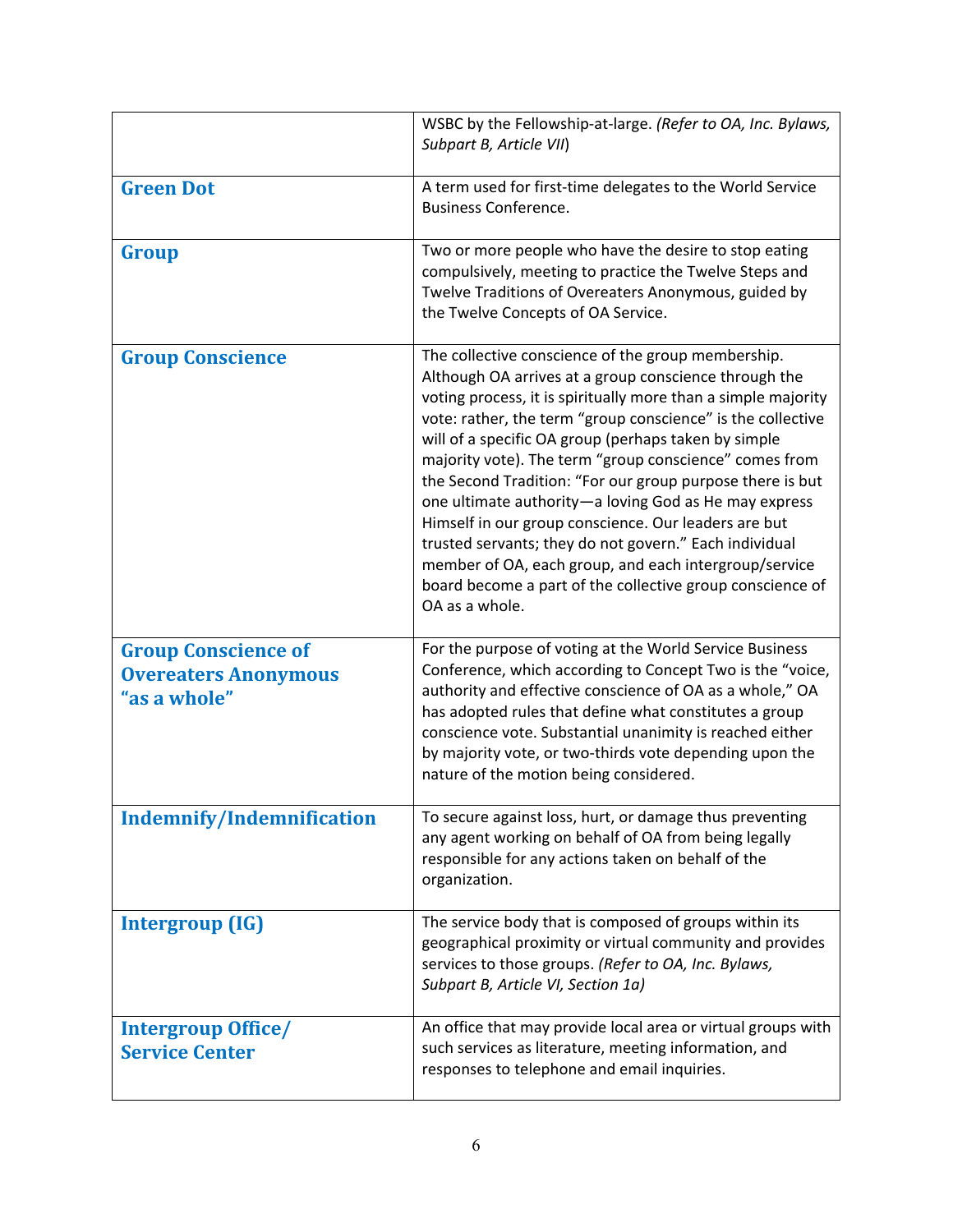| <b>International Day</b><br><b>Experiencing Abstinence</b><br>(IDEA)<br><b>Language Service Board (LSB)</b> | Celebrated the third weekend of November (Friday<br>included), this day encourages OA members worldwide to<br>begin or reaffirm their abstinence from compulsive<br>overeating.<br>The service body that provides services to groups and/or                                                                                                             |
|-------------------------------------------------------------------------------------------------------------|---------------------------------------------------------------------------------------------------------------------------------------------------------------------------------------------------------------------------------------------------------------------------------------------------------------------------------------------------------|
|                                                                                                             | intergroups that share a specific language regardless of<br>geographic proximity. An LSB may choose to affiliate or<br>not affiliate with a region. Groups, intergroups, and<br>national service boards may participate with an LSB. (Refer<br>to OA, Inc. Bylaws, Subpart B, Article VI, Section 1c and<br>Section 3c)                                 |
| Lot                                                                                                         | A method such as pulling a name out of a hat or drawing<br>straws to determine which individual is elected. In OA, Inc.<br>Bylaws, Subpart A, Article VI, Section 2, it reports that for<br>elections, tied votes for officers shall be decided by lot.                                                                                                 |
| <b>Managing Director/Secretary</b><br>to the Corporation                                                    | A World Service Office paid staff member who manages<br>the day-to-day operations of the WSO. The managing<br>director also serves as the secretary of the Corporation.<br>(Refer to OA, Inc. Bylaws, Subpart A, Article VI, Section 5)                                                                                                                 |
| <b>National Boundaries</b>                                                                                  | The geographic demarcation of legal entities or political<br>jurisdiction, such as the border between the US and<br>Canada.                                                                                                                                                                                                                             |
| <b>National Service Board (NSB)</b>                                                                         | The service body that provides services to the groups<br>and/or intergroups within a country. In some cases, an<br>NSB may serve more than one country. The NSB is<br>affiliated with the region where their nation exists and<br>may participate in one or more LSBs. (Refer to OA, Inc.,<br>Bylaws, Subpart B, Article VI, Section 1b and Section 3b) |
| <b>New Business Motion</b>                                                                                  | Policy motions submitted to the annual Conference<br>affecting the OA Fellowship as a whole.                                                                                                                                                                                                                                                            |
| <b>Nominee</b>                                                                                              | An OA member seeking a position on a board of trustees.<br>(Refer to OA, Inc., Bylaws, Subpart B, Article VII, Section 5a<br>and 5c for OA, Inc. Board of Trustees requirements)                                                                                                                                                                        |
| <b>OA Birthday</b>                                                                                          | The founding of OA on January 19, 1960, is celebrated on<br>the third weekend (including Friday) of January.                                                                                                                                                                                                                                            |
| <b>OA, Inc. Bylaws, Subpart A</b>                                                                           | The governing document of the corporate organization for<br>Overeaters Anonymous, Inc. (Refer to OA, Inc., Bylaws,<br>Subpart A, Article II)                                                                                                                                                                                                            |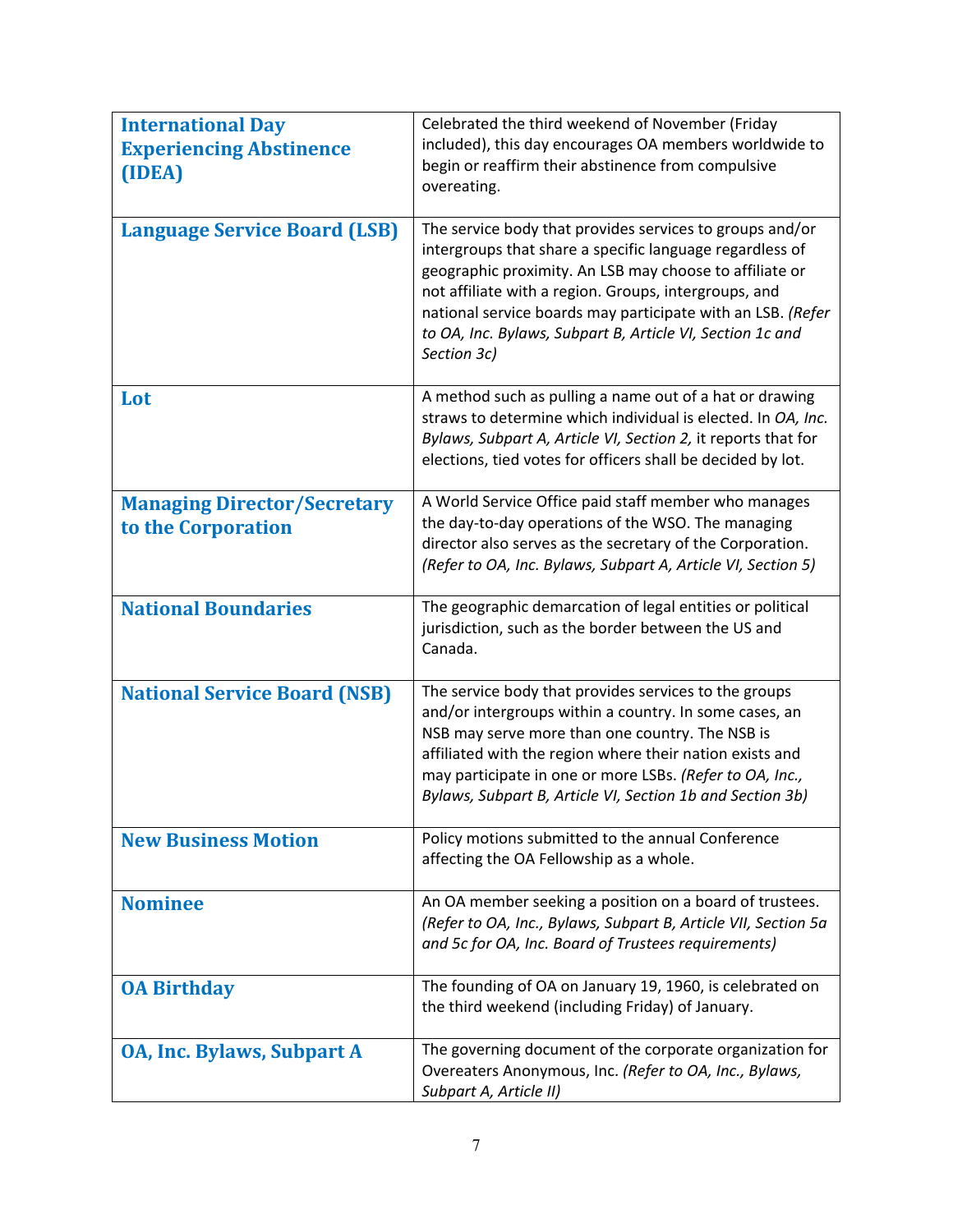| <b>OA, Inc. Bylaws, Subpart B</b> | The governing document setting out the identity, rights,<br>and privileges of members and service bodies of<br>Overeaters Anonymous with respect to the Corporation.<br>(Refer to OA, Inc. Bylaws, Subpart B, Article IV, Section 1)<br>This document may only be amended by the delegates at<br>WSBC.                                                                                                                                                               |
|-----------------------------------|----------------------------------------------------------------------------------------------------------------------------------------------------------------------------------------------------------------------------------------------------------------------------------------------------------------------------------------------------------------------------------------------------------------------------------------------------------------------|
| <b>Officer</b>                    | Someone who holds a position of authority or importance<br>in an organization. OA, Inc. Bylaws, Subpart A, Article VI<br>specifies how OA elects officers and the duties of some<br>officer positions.                                                                                                                                                                                                                                                               |
| <b>Overeaters Anonymous, Inc.</b> | The formal legal structure of the organization<br>(Corporation) subject to the laws of the state of New<br>Mexico. (Refer to OA, Inc. Bylaws, Subpart A, Article I)                                                                                                                                                                                                                                                                                                  |
| <b>Parliamentarian</b>            | A paid professional who acts as a consultant to the<br>meeting's chair in conducting the business of the meeting<br>in an orderly and legal manner. At the world service level,<br>the parliamentarian is available for consultation with the<br>board chair at BOT and WSBC meetings as deemed<br>necessary.                                                                                                                                                        |
| <b>Policy</b>                     | A course or principle of action adopted or proposed by an<br>entity. The introduction to the World Service Business<br>Conference Policy Manual states, "until changed, these<br>motions set self-imposed limits on the Fellowship."                                                                                                                                                                                                                                 |
| <b>Presiding Officer</b>          | A person who presides or leads a meeting. Per Article V,<br>Section 13 of OA, Inc. Bylaws, Subpart A, the Board of<br>Trustees elects a chair to preside over meetings of the<br>board and shall elect a first and second vice chair to serve<br>in his/her absence. As stated in OA, Inc. Bylaws, Subpart B,<br>Article VIII, Section 6, the chair of the Board of Trustees<br>presides over all meetings of delegates to the World<br>Service Business Conference. |
| <b>Procedure</b>                  | An established or official way of accomplishing something.<br>The statement on the page entitled "Parliamentary<br>Procedures" in the WSBC Delegate Binder states, "These<br>procedures are general and based on Robert's Rules of<br>Order, Newly Revised. The OA, Inc. Bylaws and the<br>Conference Standing Rules supersede Robert's Rules when<br>they differ."                                                                                                  |
| Pro                               | Debate in favor of the motion on the floor.                                                                                                                                                                                                                                                                                                                                                                                                                          |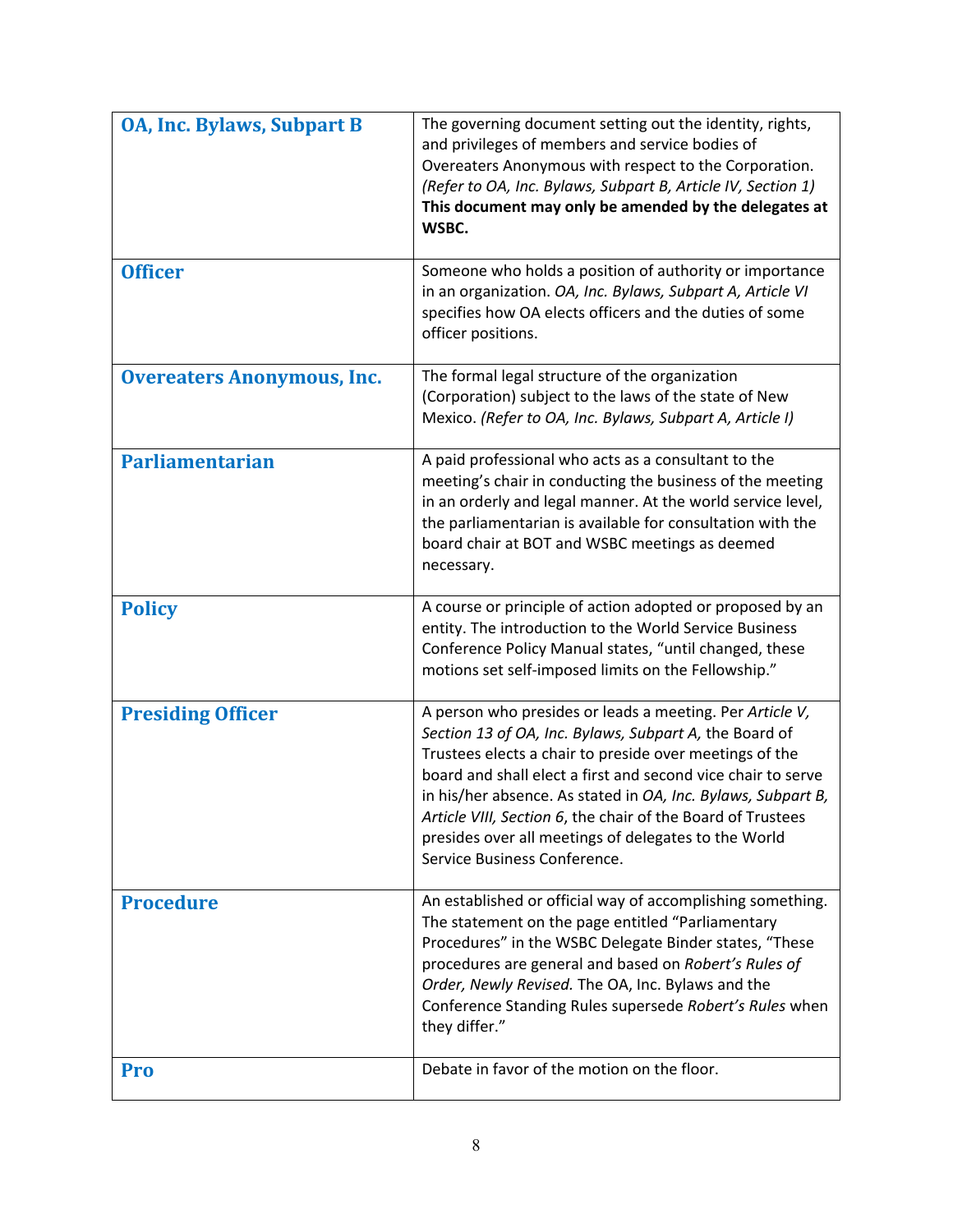| Quorum                         | The number of registered members required to legally<br>conduct a business meeting.                                                                                                                                                                                                                                                                                                |
|--------------------------------|------------------------------------------------------------------------------------------------------------------------------------------------------------------------------------------------------------------------------------------------------------------------------------------------------------------------------------------------------------------------------------|
| <b>Receipt of Notification</b> | Documentation that a body or entity has received notice;<br>often, an action follows or is required upon receipt of<br>notice. An example of such is found in OA, Inc. Bylaws<br>Subpart B, Article VI, Section 2c, "Each service body shall<br>evaluate its bylaws upon receipt of notification from the<br>World Service Office of amendments to OA, Inc. Bylaws."               |
| <b>Reference Subcommittee</b>  | A subcommittee of the WSBC Bylaws Committee<br>consisting of the Bylaws Committee delegate cochair, the<br>trustee cochair, and up to two representatives from each<br>region, formed to provide a forum for discussion about<br>amendments to submitted New Business Motions and<br><b>Bylaw Amendments.</b>                                                                      |
| <b>Region Assembly</b>         | The region business meeting to which service bodies and<br>unaffiliated meetings send representatives. (Refer to OA,<br>Inc. Bylaws, Subpart B, Article VI, Section 4b)                                                                                                                                                                                                            |
| <b>Region Boundaries</b>       | The demarcation of legal entities or political jurisdiction. As<br>stated in OA, Inc. Bylaws, Subpart B, Article VI, Section 1e,<br>"There shall be eleven regions: one virtual region and ten<br>geographic regions each composed of intergroups, groups,<br>and service boards that fall within a region." The geographic<br>borders of each region are specified in Section 1e. |
| <b>Region Representatives</b>  | The individuals who are elected at the service body level<br>to represent that service body at the region assembly and<br>bring back the results of the assembly to the local area.<br>Unaffiliated meetings may also send a representative and<br>may have a vote depending on the region bylaws. (Refer to<br>OA, Inc. Bylaws, Subpart B, Article VI, Section 1e)                |
| <b>Regions</b>                 | Ten geographic areas and one virtual region specifically<br>defined in the OA, Inc. Bylaws. (Refer to the region map on<br>oa.org or OA, Inc. Bylaws, Subpart B, Article VI, Section 2c)<br>2)                                                                                                                                                                                     |
| <b>Region Trustees</b>         | The eleven members of the Board of Trustees who act as<br>liaisons between OA's geographic areas, virtual<br>community, and world service. (Refer to OA, Inc. Bylaws,<br>Subpart B, Article VII, Section 2c) 2)                                                                                                                                                                    |
| <b>Restricted</b>              | Limited by generally agreed upon guidelines, rules, or<br>policies.                                                                                                                                                                                                                                                                                                                |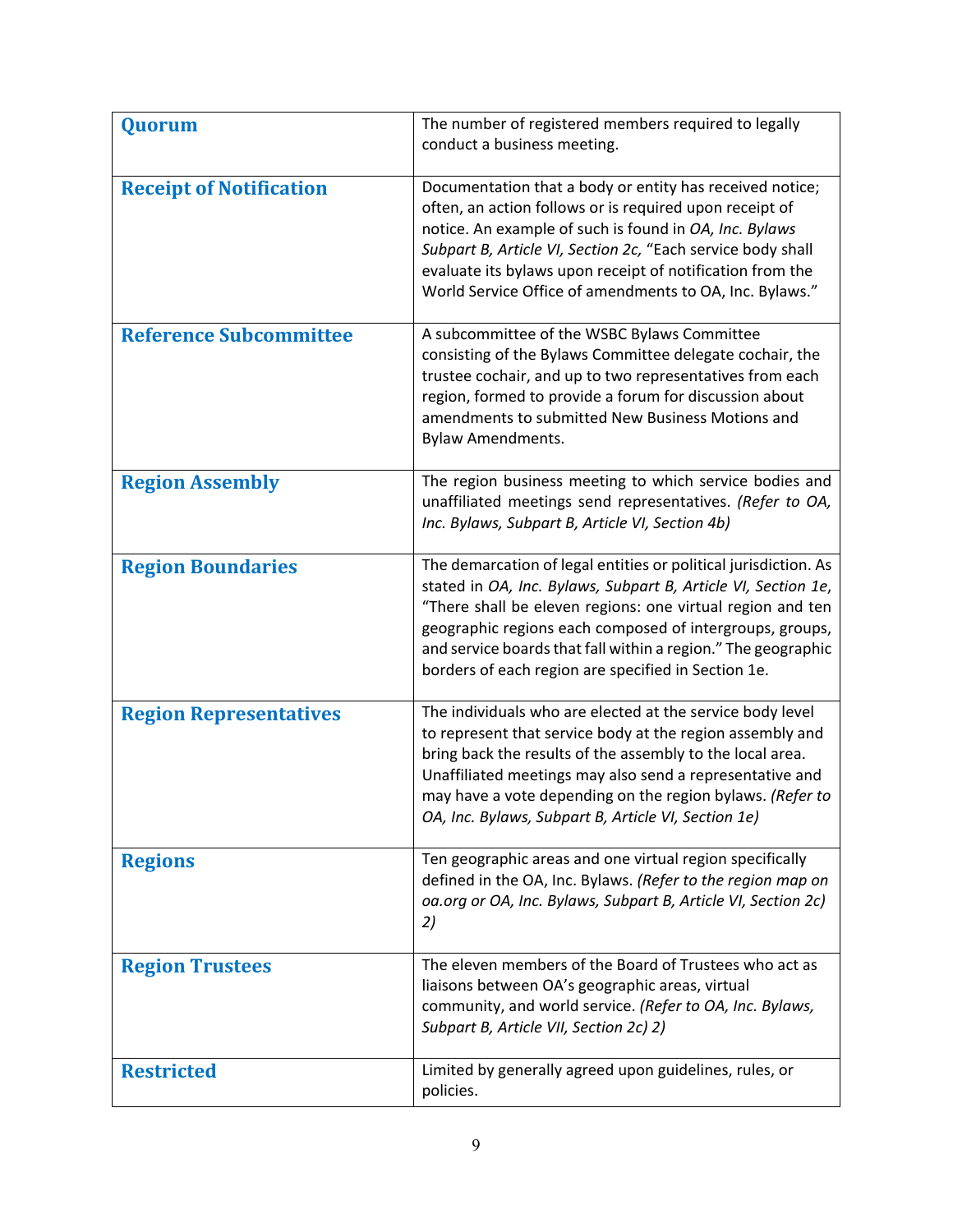| <b>Robert's Rules of Order,</b>                   | The parliamentary authority followed to conduct the                                                                                                                                                                                                                                                                                                                                                                                                                                                  |
|---------------------------------------------------|------------------------------------------------------------------------------------------------------------------------------------------------------------------------------------------------------------------------------------------------------------------------------------------------------------------------------------------------------------------------------------------------------------------------------------------------------------------------------------------------------|
| <b>Newly Revised</b>                              | board and Conference business. A copy of this book can be<br>obtained at most bookstores or libraries. (Refer to OA, Inc.,                                                                                                                                                                                                                                                                                                                                                                           |
|                                                   | Bylaws, Subpart B, Article VIII, Section 7)                                                                                                                                                                                                                                                                                                                                                                                                                                                          |
| <b>Self-Dealing Transaction</b>                   | A transaction in which a fiduciary (a person who holds a<br>legal or ethical relationship of trust with another person or<br>group of persons) takes advantage of his or her position to<br>seek personal gain at the expense of the beneficiaries or<br>shareholders. At the world service level, any such<br>transaction requires the approval of the Executive<br>Committee.                                                                                                                      |
| <b>Service Board</b>                              | The service body that provides services to the local area<br>groups and/or intergroups within one country or language<br>area outside the USA and Canada. (Refer to OA, Inc.<br>Bylaws, Subpart B, Article VI, Section 1) (See also language<br>service board, national service board, and special focus<br>service board.)                                                                                                                                                                          |
| <b>Service Body</b>                               | Any service entity that provides services beyond the group<br>level (intergroups, service boards, regions). (Refer to OA,<br>Inc. Bylaws, Subpart B, Article VI)                                                                                                                                                                                                                                                                                                                                     |
| <b>Special Focus Service Board</b><br>(SFSB)      | The service body that provides services to two or more<br>groups and intergroups to serve the common needs of<br>groups/intergroups with the same special focus,<br>regardless of geographic proximity. An SFSB may choose<br>to affiliate or not affiliate with a region. The groups that<br>participate in an SFSB retain their original affiliation. (Refer<br>to OA, Inc. Bylaws, Article VI, Section 1d and Section 3d)                                                                         |
| <b>Sponsorship Day</b>                            | Celebrated the third weekend in August (Friday included),<br>this day celebrates the role of sponsorship in recovery.                                                                                                                                                                                                                                                                                                                                                                                |
| <b>States/Provinces/Territories</b><br>/Countries | An internally autonomous territorial or political unit<br>constituting a federation under one government.                                                                                                                                                                                                                                                                                                                                                                                            |
| <b>Substantial Unanimity</b>                      | Concept Twelve states in part: "The spiritual foundation<br>for OA service ensures that d) all important decisions shall<br>be reached by discussion, vote and, whenever possible, by<br>substantial unanimity." Being unanimous means that we<br>are one mind or have the agreement and consent of all.<br>Substantial means being largely but not wholly that which<br>is specified. In practice, and according to Roberts Rules of<br>Order, therefore "substantial unanimity" is defined as two- |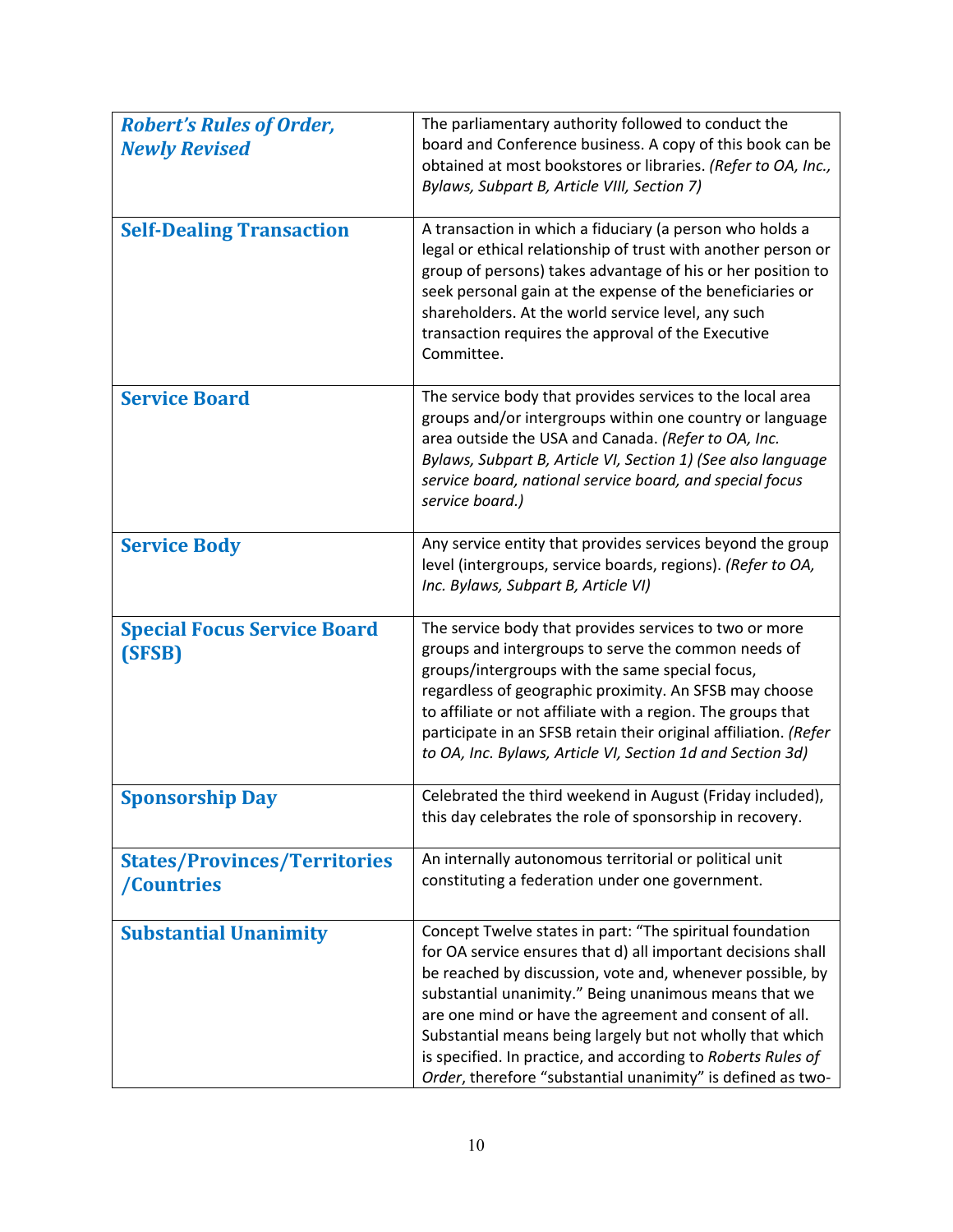|                                      | thirds vote for acceptance of Conference-approved<br>literature or Bylaws and majority vote for policy changes.                                                                                                                                                                                                                                                                                                                                                         |
|--------------------------------------|-------------------------------------------------------------------------------------------------------------------------------------------------------------------------------------------------------------------------------------------------------------------------------------------------------------------------------------------------------------------------------------------------------------------------------------------------------------------------|
| <b>Summary of Purpose</b>            | A brief statement mentioning the main points of some aim<br>or goal. World service level: at a minimum, such bylaws or<br>summary of purpose shall include a statement indicating<br>that its primary purpose is to aid those having problems<br>with compulsive eating through the Twelve Steps and<br>Twelve Traditions of Overeaters Anonymous, guided by<br>the Twelve Concepts of OA Service, and to serve and<br>represent the OA groups from which it is formed. |
| <b>Treasurer</b>                     | One who has charge of funds or revenues. At the world<br>service level, the treasurer of the board is elected from the<br>trustees.                                                                                                                                                                                                                                                                                                                                     |
| <b>Treasurer's Report</b>            | Overview of the financial health of the organization.                                                                                                                                                                                                                                                                                                                                                                                                                   |
| <b>Twelfth Step Within Day</b>       | Celebrated on December 12 (12/12) each year to<br>encourage OA service bodies, meetings, and individual<br>members to reach out to those within the Fellowship who<br>are still suffering from compulsive eating behaviors.                                                                                                                                                                                                                                             |
| <b>Unaffiliated Registered Group</b> | A group that is unaware of, or chooses not to associate<br>itself with, a specific intergroup or service board.                                                                                                                                                                                                                                                                                                                                                         |
| <b>Unity Day</b>                     | Celebrated on the third Saturday in February in even years<br>and the third Sunday in February in odd years at 11:30<br>a.m. local time, this day recognizes the strength of the<br>Fellowship worldwide. OA members pause to reaffirm the<br>strength inherent in OA's unity.                                                                                                                                                                                          |
| <b>Unrestricted</b>                  | Accessible to all, not hampered or constrained in any way.<br>This generally refers to the revenue or receipts in a fiscal<br>year. Unrestricted funds may be used for any purpose.                                                                                                                                                                                                                                                                                     |
| <b>Virtual Groups</b>                | OA groups that replicate face-to-face meetings through<br>digital media. Virtual groups may affiliate with a land-<br>based or a virtual intergroup. They are represented by the<br>virtual region trustee unless affiliated with a land-based<br>intergroup; in that case, they are affiliated with the<br>geographic region in which the intergroup exists and are<br>represented by that region's trustee.                                                           |
| <b>Virtual Region Trustee</b>        | The member of the Board of Trustees who acts as a liaison<br>between OA's virtual services groups/intergroups and                                                                                                                                                                                                                                                                                                                                                       |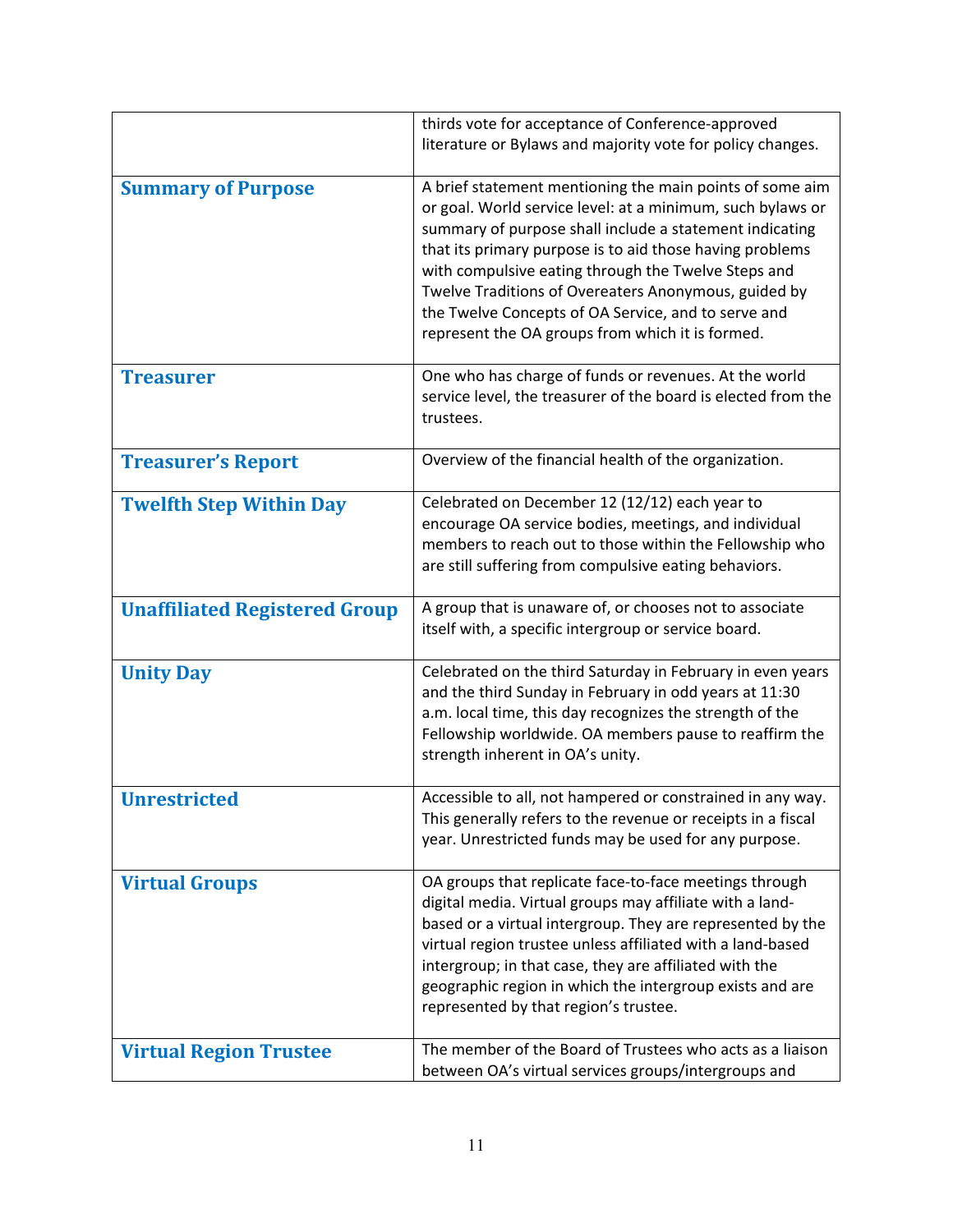|                                                           | world service. (Refer to OA, Inc. Bylaws, Subpart B, Article<br>VII)                                                                                                                                                                                                                                                 |
|-----------------------------------------------------------|----------------------------------------------------------------------------------------------------------------------------------------------------------------------------------------------------------------------------------------------------------------------------------------------------------------------|
| <b>Virtual World</b>                                      | A computer-based online community environment that is<br>designed and shared by individuals so that they can<br>interact in a custom-built, simulated world. Forms of<br>interaction include forums, blogs, wikis, chat rooms,<br>instant messaging, teleconferences (telephone meetings),<br>and video conferences. |
| <b>Workshops</b>                                          | Sessions during an event that address topics of interest to<br>OA members. Attendees are encouraged to take the<br>information from the workshops back to their local service<br>bodies and groups.                                                                                                                  |
| <b>World Service Business</b><br><b>Conference (WSBC)</b> | The annual OA business meeting that ensures the OA<br>process is maintained through the group conscience<br>represented. (Refer to OA, Inc. Bylaws, Subpart B, Article<br>VIII, Section 1a)                                                                                                                          |
| <b>World Service Business</b><br><b>Conference Chair</b>  | The Board of Trustees chair who conducts the World<br>Service Business Conference business meetings. (Refer to<br>OA, Inc. Bylaws, Subpart B, Article VIII, Section 6)                                                                                                                                               |
| <b>World Service Convention</b><br>(WSC)                  | The recovery event put on by the WSO every five years.                                                                                                                                                                                                                                                               |
| <b>World Service Office (WSO)</b>                         | The World Service Office is in Rio Rancho, New Mexico<br>USA, and has paid staff members who conduct OA's day-<br>to-day operations.                                                                                                                                                                                 |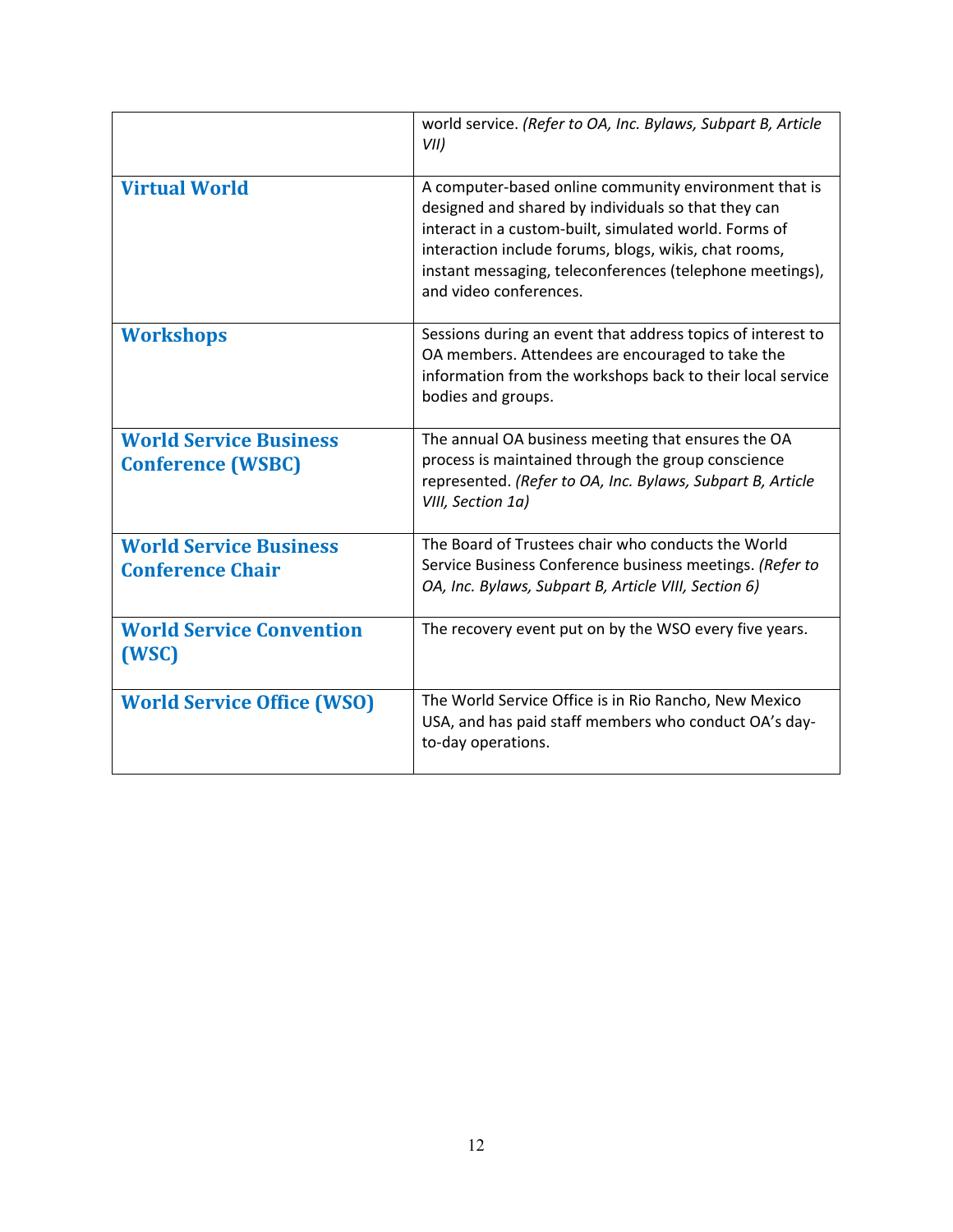## PARLIAMENTARY PROCEDURES GLOSSARY

| <b>Amend Something Previously</b><br><b>Adopted</b> | Changes an action that has not yet been carried out.<br>Debate may include the merits of the original motion.                                                                                                                                                                                                                                                                                                                                                                                                                                                                                                                                                                                                |
|-----------------------------------------------------|--------------------------------------------------------------------------------------------------------------------------------------------------------------------------------------------------------------------------------------------------------------------------------------------------------------------------------------------------------------------------------------------------------------------------------------------------------------------------------------------------------------------------------------------------------------------------------------------------------------------------------------------------------------------------------------------------------------|
| <b>Appeal from the Decision of</b><br>the Chair     | Asks the voting body to determine whether it agrees or<br>not with a ruling of the chair. The chair may speak in<br>debate twice (at the beginning and at the end); all others<br>once. Requires a majority vote. A yes vote sustains the<br>appeal and the decision is overturned; a no vote denies<br>the appeal and sustains the chair's decision.                                                                                                                                                                                                                                                                                                                                                        |
| <b>Consent Agenda</b>                               | Motions that are voted on as a block without discussion<br>or debate. Items for the consent agenda can be<br>considered if they are of a routine, noncontroversial, or<br>housekeeping nature. It is a way to handle motions the<br>chair feels will have no questions or debate. This saves<br>time for other motions that require more time for debate.<br>At the world service level, any voting delegate may go to<br>the center microphone to request an item be pulled from<br>the consent agenda and considered separately. The<br>consent agenda is voted on right after the Conference<br>Standing Rules are approved in the first business meeting.<br>A two-thirds vote is required for adoption. |
| <b>Debate</b>                                       | A viewpoint on one side or another of an issue.                                                                                                                                                                                                                                                                                                                                                                                                                                                                                                                                                                                                                                                              |
| <b>Divide the Question</b>                          | A motion allowing two or more parts of a motion on the<br>floor to be considered separately. Each segment must<br>stand alone as a separate motion.                                                                                                                                                                                                                                                                                                                                                                                                                                                                                                                                                          |
| <b>General or Unanimous</b><br><b>Consent</b>       | A vote of silent agreement without a single objection.                                                                                                                                                                                                                                                                                                                                                                                                                                                                                                                                                                                                                                                       |
| <b>Incidental Motion</b>                            | Related to the parliamentary situation in such a way that<br>it must be decided before business can proceed (i.e.,<br>appeal, consideration by paragraph, division of a<br>question, parliamentary procedure, request for<br>information, request permission to withdraw a motion,<br>suspend the rules).                                                                                                                                                                                                                                                                                                                                                                                                    |
| <b>Lay on the Table</b>                             | To temporarily put aside a motion in order to consider<br>other business.                                                                                                                                                                                                                                                                                                                                                                                                                                                                                                                                                                                                                                    |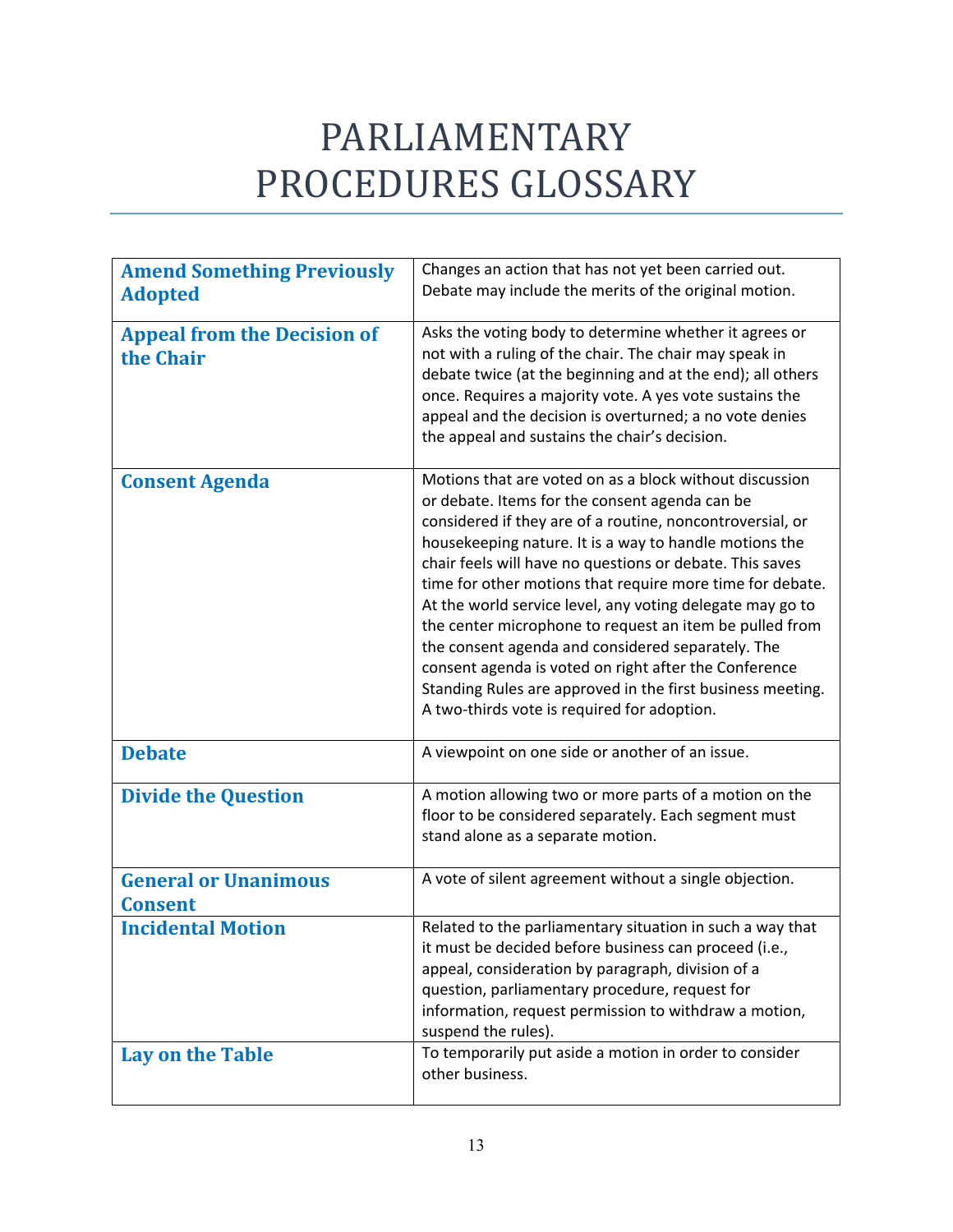| <b>Main Motion</b>                                       | Brings business before the voting body (i.e., the motions<br>distributed in the event packet).                                                                                                                                                                                                                                                                                                                                                                                                                                     |
|----------------------------------------------------------|------------------------------------------------------------------------------------------------------------------------------------------------------------------------------------------------------------------------------------------------------------------------------------------------------------------------------------------------------------------------------------------------------------------------------------------------------------------------------------------------------------------------------------|
| <b>Majority Vote</b>                                     | More than half of those voting.                                                                                                                                                                                                                                                                                                                                                                                                                                                                                                    |
| <b>Objection to the Consideration</b><br>of the Question | Enables the voting body to avoid a particular original main<br>motion altogether when it believes that it would be<br>strongly undesirable for the motion to come before the<br>voting body. This objection must be introduced as soon as<br>the main motion is stated by the chair. It does not require<br>a second and is not debatable. Requires a two-thirds vote<br>against consideration to sustain the objection.                                                                                                           |
| <b>Parliamentary Inquiry</b>                             | A question related to parliamentary procedure regarding<br>the issue on the floor.                                                                                                                                                                                                                                                                                                                                                                                                                                                 |
| <b>Point of Order</b>                                    | Requires the chair to make a ruling to enforce the<br>Conference Standing Rules or parliamentary procedure.                                                                                                                                                                                                                                                                                                                                                                                                                        |
| <b>Privileged Motion</b>                                 | Deals with special matters of immediate importance that<br>do not related to the pending business (i.e., adjourn,<br>recess, raise a question of privilege, call for the orders of<br>the day).                                                                                                                                                                                                                                                                                                                                    |
| <b>Proviso</b>                                           | Usually used to facilitate a transition (i.e., when a change<br>will go into effect). A proviso requires a majority vote. The<br>proviso should be added to the motion as an amendment.<br>Seek parliamentary assistance when writing the<br>amendment.                                                                                                                                                                                                                                                                            |
| <b>Reconsider</b>                                        | Reopens for further consideration action taken only on<br>the same day the original vote was taken or on the<br>following day. Can be made only by a person who voted<br>on the winning side of the original motion.                                                                                                                                                                                                                                                                                                               |
| <b>Request for Information</b>                           | Used when you have a question related to the issue on<br>the floor. At the world service level, it is addressed at the<br>center microphone.                                                                                                                                                                                                                                                                                                                                                                                       |
| <b>Scope of Notice</b>                                   | The parameters in which a change can be made between<br>the existing motion and a proposed amendment. A<br>motion "is open to amendments that diminish the<br>amount of change, but not to amendments that increase<br>it or that introduce new changes." (Robert's Rules of<br>Order Newly Revised, 11 <sup>th</sup> edition, page 595) For example,<br>if a number in an original bylaw says "8" and a motion is<br>submitted to change that to "10," the scope for any<br>subsequent amendment may only be between 8 and 10. If |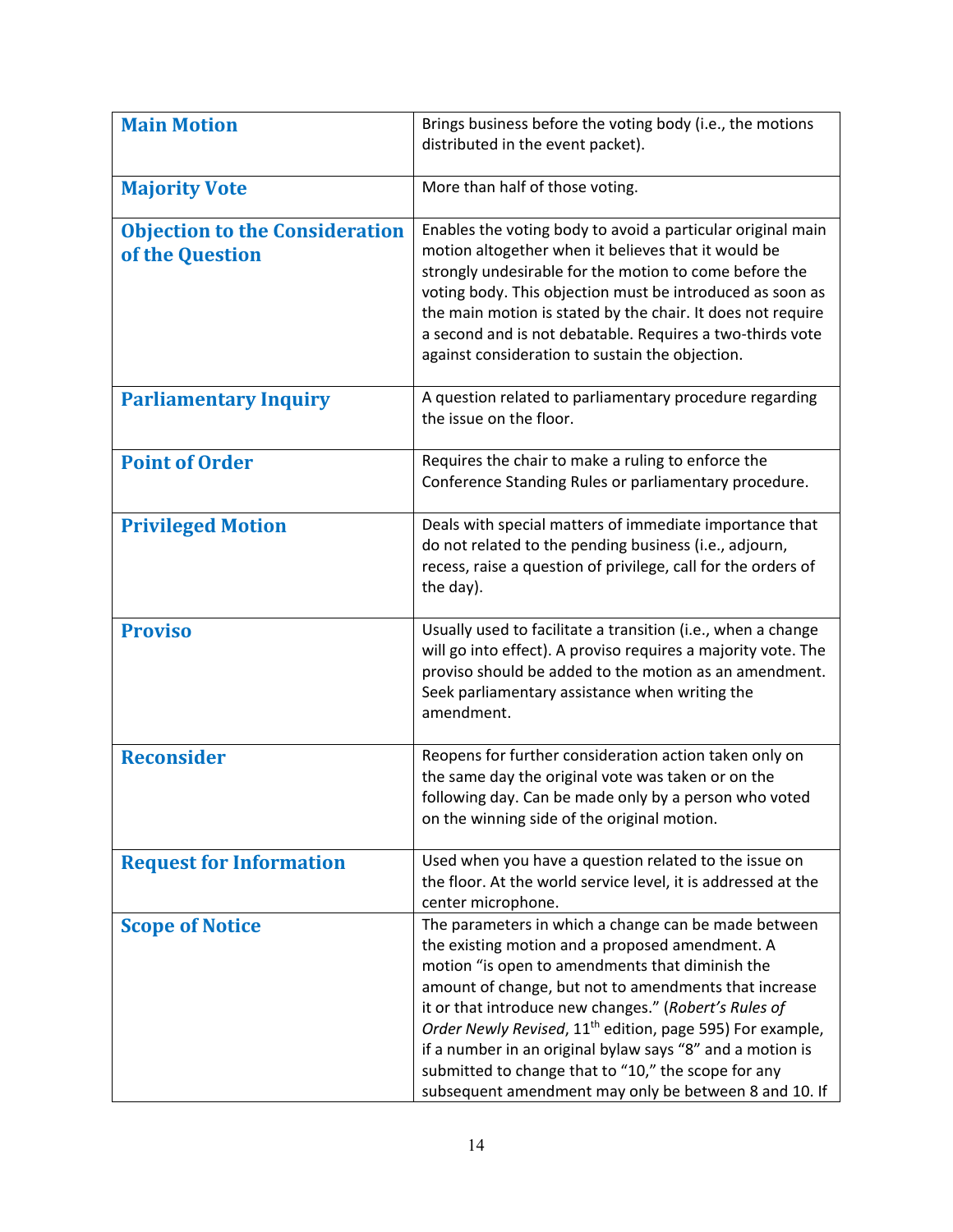|                             | an amendment is submitted to change the number to<br>"11," that amendment would be outside the scope and<br>would not be heard.<br>If a motion is made to change a specific paragraph of a<br>bylaw, an amendment is out of order if it attempts to<br>amend another paragraph of the same bylaw. For<br>example, if an amendment is proposed to change<br>paragraph A of Bylaw 1, an amendment cannot be made<br>to paragraph B of the same bylaw.<br>In the case of OA, Inc. Bylaws, a proposed amendment<br>cannot be heard if it is outside the scope. In the case of<br>Conference policy amendments, proposed amendments<br>outside the scope may be heard, but require a two-thirds<br>vote to be adopted. |
|-----------------------------|-------------------------------------------------------------------------------------------------------------------------------------------------------------------------------------------------------------------------------------------------------------------------------------------------------------------------------------------------------------------------------------------------------------------------------------------------------------------------------------------------------------------------------------------------------------------------------------------------------------------------------------------------------------------------------------------------------------------|
| <b>Seal the Doors</b>       | The closing of the assembly doors prior to vote. Members<br>may not enter or leave the room during the voting<br>process.                                                                                                                                                                                                                                                                                                                                                                                                                                                                                                                                                                                         |
| <b>Subsidiary Motion</b>    | Assists the voting body in altering or disposing of a main<br>motion and sometimes of other motions (i.e., lay on the<br>table, close debate, limit debate, postpone to a certain<br>time, refer to committee, amend, postpone indefinitely).                                                                                                                                                                                                                                                                                                                                                                                                                                                                     |
| <b>Substitute Amendment</b> | To amend by striking out an entire paragraph, section,<br>article, complete main motion, or resolution and inserting<br>a different paragraph or another unit in its place.                                                                                                                                                                                                                                                                                                                                                                                                                                                                                                                                       |
| <b>Suspend the Rules</b>    | This may be done to "one or more rules applicable to the<br>[assembly]—such as  special rules of order, or standing<br>rules-that interfere with proposed action during a<br>meeting." (Robert's Rules of Order Newly Revised, 11th<br>edition, page 261) For example: A motion that allows for<br>consideration of a matter on the agenda out of its proper<br>order for the presentation of urgent business not on the<br>agenda. State the purpose for which the agenda is to be<br>interrupted when making the motion.                                                                                                                                                                                        |
| <b>Taken from the Table</b> | Remove a motion from the table so it can be considered<br>again. A motion dies if it is not taken from the table by the<br>end of the business meeting.                                                                                                                                                                                                                                                                                                                                                                                                                                                                                                                                                           |
| <b>Tie Vote</b>             | Defeats a motion. The chair may vote to make or break a<br>tie. Additionally, the chair may also vote to make or break<br>a two-thirds vote.                                                                                                                                                                                                                                                                                                                                                                                                                                                                                                                                                                      |